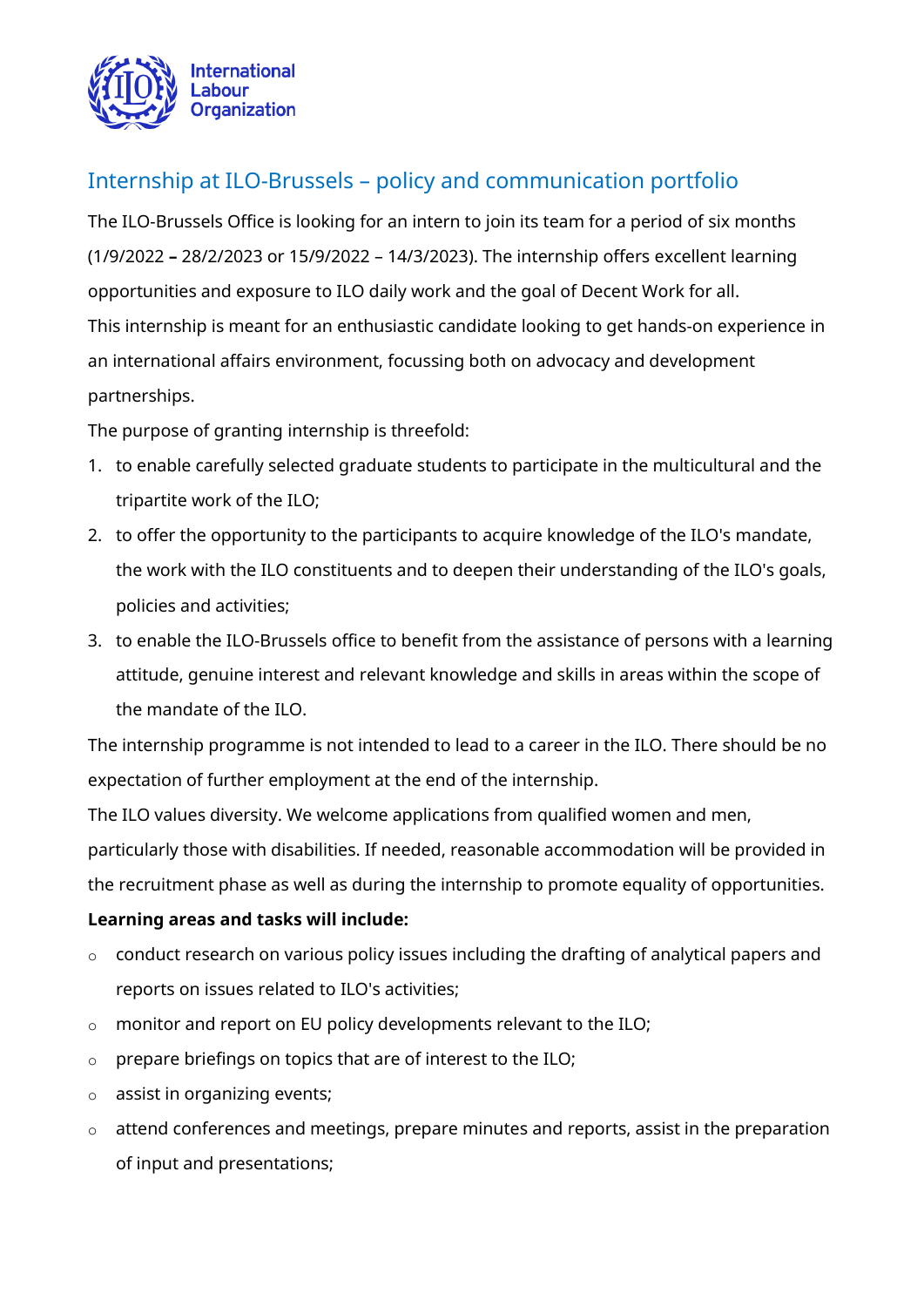

- o assist in developing content for [ILO-Brussels](http://ilo.org/brussels)' website, newsletters and social media channels;
- o carry out ad hoc administrative tasks.

## **Eligibility and prerequisites**

Applicants must:

- be in their last year of a master degree or above, or have completed their studies no earlier than one year prior to this application preferably in Political Science, International Relations, Law or Economics;
- have a strong interest in international and European social and employment issues and a basic knowledge of the ILO, the EU institutions and the UN system;
- be proficient in English and French; knowledge of Dutch will be an asset;
- have excellent editorial skills;
- be computer literate;
- be able to adapt to an international, multicultural, multilingual environment;
- have an adequate health insurance.

There is no age limit for applicants.

### **Requirements**

Candidates can apply for an ILO internship only if:

- They have no close relative serving in the ILO;
- This is their first and only internship with the ILO.

#### **Conditions**

- Fixed term of 6 months;
- Full-time position of 40 hours per week  $(9:00 \text{ am} 1:00 \text{ pm} 1:30 \text{ pm} 5:30 \text{ pm})$ ;
- The ILO offers 2,5 days of leave per month of work;
- The intern will receive a stipend of 970,55 Euro to help cover basic subsistence and a contribution towards the cost of medical insurance during the period of internship. No other remuneration of any kind will be made to the intern by the ILO in connection with this internship agreement.